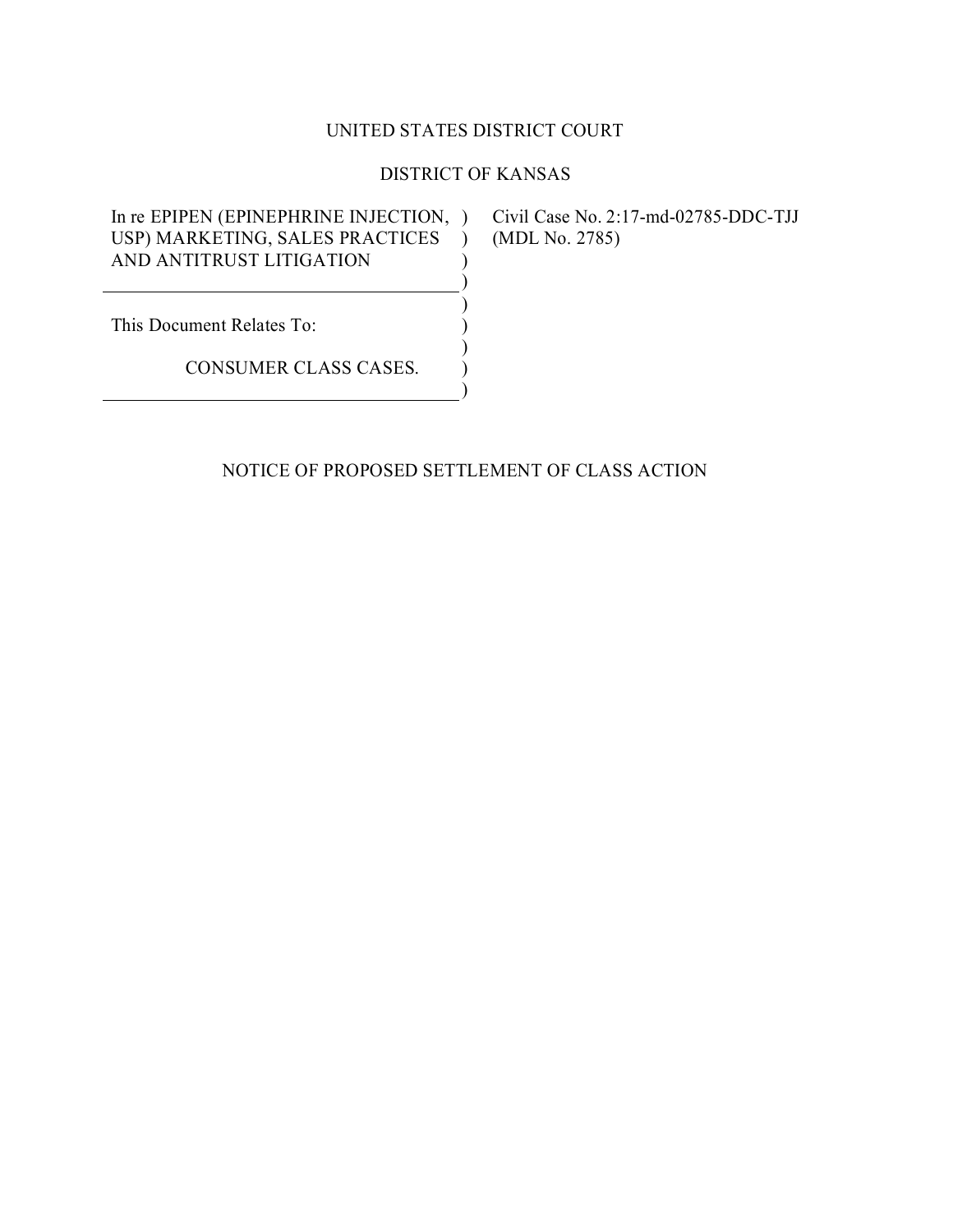**TO: ALL PERSONS AND ENTITIES IN THE UNITED STATES WHO PAID OR PROVIDED REIMBURSEMENT FOR SOME OR ALL OF THE PURCHASE PRICE OF BRANDED OR AUTHORIZED GENERIC EPIPEN PRODUCTS[1](#page-1-0) FOR THE PURPOSE OF CONSUMPTION, AND NOT RESALE, BY THEMSELVES, THEIR FAMILY MEMBER(S), INSUREDS, PLAN PARTICIPANTS, EMPLOYEES, OR BENEFICIARIES, AT ANY TIME BETWEEN AUGUST 24, 2011, AND NOVEMBER 1, 2020 (THE "CLASS PERIOD"); AND**

**ALL PERSONS AND ENTITIES IN THE ANTITRUST STATES[2](#page-1-1) WHO PAID OR PROVIDED REIMBURSEMENT FOR SOME OR ALL OF THE PURCHASE PRICE OF BRANDED EPIPEN PRODUCTS AT ANY TIME BETWEEN JANUARY 28, 2013, AND NOVEMBER 1, 2020, FOR THE PURPOSE OF CONSUMPTION, AND NOT RESALE, BY THEMSELVES, THEIR FAMILY MEMBER(S), INSUREDS, PLAN PARTICIPANTS, EMPLOYEES, OR BENEFICIARIES.**

**NOTICE OF SETTLEMENT: Please be advised that Plaintiffs, on behalf of the certified Class (as defined on pages 4 - 5 below), have reached a proposed settlement of the Action for \$264,000,000 in cash that will resolve all claims in the Action against Mylan N.V., Mylan Specialty L.P., Mylan Pharmaceuticals Inc., and Heather Bresch (collectively, "Mylan") (the "Settlement").[3](#page-1-2)**

**IN ORDER TO QUALIFY FOR A SETTLEMENT PAYMENT, YOU MUST EITHER (1) HAVE ALREADY SUBMITTED A PROOF OF CLAIM FORM ("PROOF OF CLAIM") IN THE SETTLEMENT WITH THE PFIZER DEFENDANTS IN THIS CASE IN 2021, OR (2) TIMELY SUBMIT A PROOF OF CLAIM THAT IS POSTMARKED OR SUBMITTED ONLINE ON OR BEFORE JULY 25, 2022.**

**THIS NOTICE WAS AUTHORIZED BY THE COURT. IT IS NOT A LAWYER SOLICITATION. PLEASE READ THIS NOTICE CAREFULLY AND IN ITS ENTIRETY**.

<span id="page-1-0"></span><sup>&</sup>lt;sup>1</sup> As used herein, "EpiPen" refers collectively to the EpiPen<sup>®</sup> Auto-Injector, EpiPen Jr<sup>®</sup> Auto-Injector, and the authorized generic versions of those products.

<span id="page-1-1"></span><sup>2</sup> The "Antitrust States" are: Alabama, California, Florida, Hawaii, Illinois, Kansas, Maine, Michigan, Minnesota, Mississippi, Nebraska, Nevada, New Hampshire, New York, North Carolina, Tennessee, and Utah.

<span id="page-1-2"></span><sup>&</sup>lt;sup>3</sup> All capitalized terms not otherwise defined herein shall have the meaning given to them in the Stipulation of Class Action Settlement ("Settlement Agreement") dated as of February 27, 2022.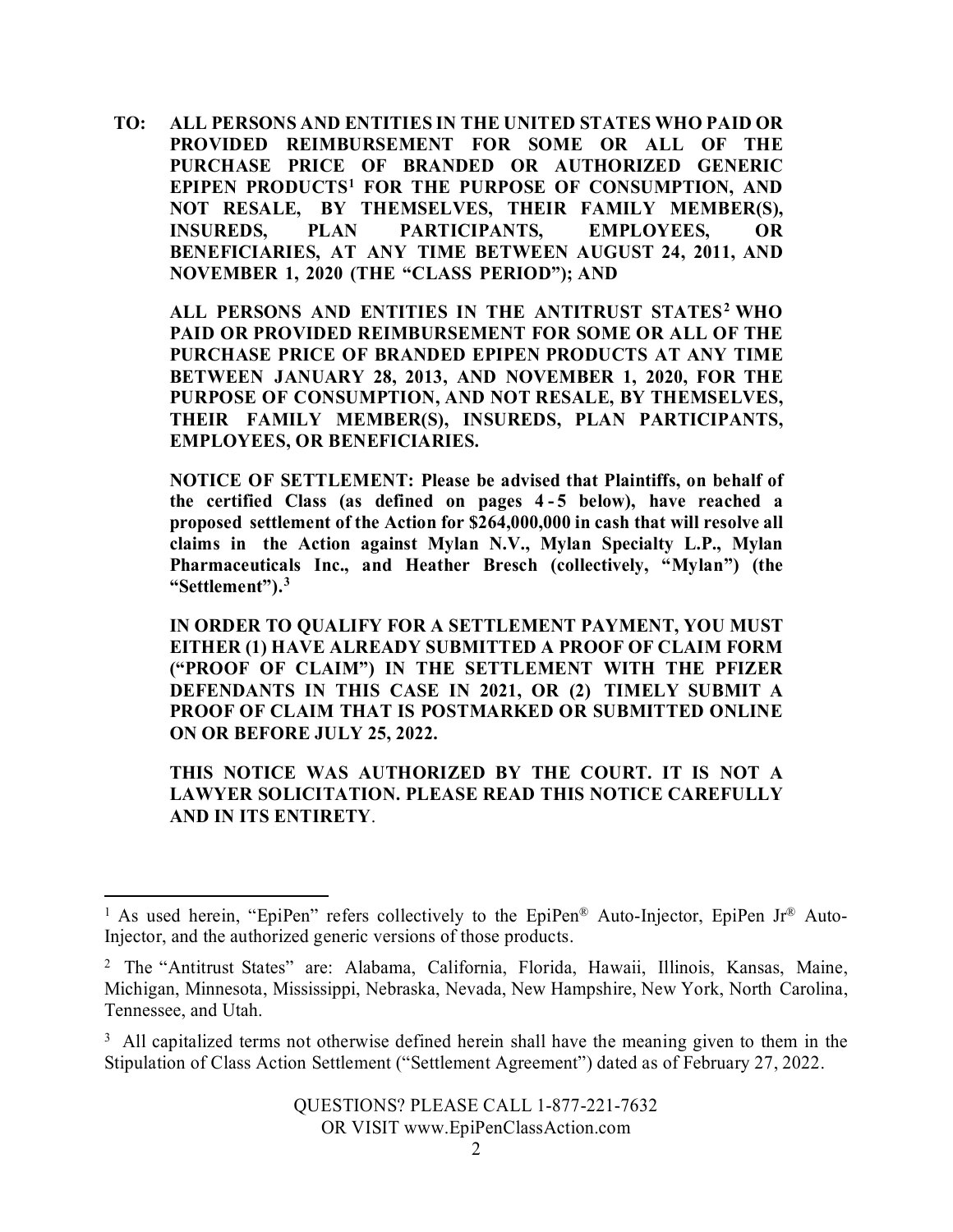## **WHY SHOULD I READ THIS NOTICE?**

This Notice is given pursuant to an order issued by the United States District Court for the District of Kansas (the "Court"). This Notice serves to inform you of the proposed settlement of the abovecaptioned class action lawsuit for \$264,000,000 in cash and the hearing ("Fairness Hearing") to be held by the Court to consider the fairness, reasonableness, and adequacy of the Settlement, as set forth in the Settlement Agreement, by and between the certified Class (as defined below) and the Mylan Defendants (Mylan and Viatris Inc., collectively).

**This Notice is intended to inform you how the proposed Settlement may affect your rights and what steps you may take in reaction to it. This Notice is NOT an expression of any opinion by the Court as to the merits of the claims or defenses asserted in the lawsuit or whether Mylan engaged in any wrongdoing.**

| YOUR LEGAL RIGHTS AND OPTIONS IN THE SETTLEMENT:                                                                                                                                    |                                                                                                                                                                                                                                                                                                                                                   |
|-------------------------------------------------------------------------------------------------------------------------------------------------------------------------------------|---------------------------------------------------------------------------------------------------------------------------------------------------------------------------------------------------------------------------------------------------------------------------------------------------------------------------------------------------|
| <b>ACTIONS YOU MAY PURSUE</b>                                                                                                                                                       | <b>EFFECT OF TAKING THIS ACTION</b>                                                                                                                                                                                                                                                                                                               |
| SUBMIT A PROOF OF CLAIM IF<br>YOU DID NOT ALREADY SUBMIT A<br><b>CLAIM FORM IN THIS CASE FOR</b><br><b>SETTLEMENT WITH</b><br>THE<br><b>THE</b><br><b>PFIZER DEFENDANTS IN 2021</b> | This is the only way to be eligible to receive a<br>payment from the Settlement. Proofs of Claim must<br>be postmarked (if mailed) or received (if submitted<br>online) on or before July 25, 2022.                                                                                                                                               |
|                                                                                                                                                                                     | If you already submitted a Proof of Claim form<br>during the settlement with the Pfizer Defendants in<br>2021 in this case, you do not need to do anything.<br>You will automatically be included as a member of<br>the settlement with Mylan using the claim form you<br>already submitted in 2021. No further action is needed<br>on your part. |
|                                                                                                                                                                                     | If you did not already submit a Proof of Claim form<br>in this case in 2021 during the settlement with the<br>Pfizer Defendants, you will need to submit a Proof of<br>Claim form.                                                                                                                                                                |
| <b>OBJECT TO THE SETTLEMENT BY</b><br><b>SUBMITTING A WRITTEN</b><br><b>OBJECTION</b>                                                                                               | Write to the Court and explain why you object to<br>the Settlement, the Plan of Allocation, and/or the<br>request for attorneys' fees, expenses, or service<br>awards. Objections must be filed with the Court<br>and received by the parties on or before June 8,<br>2022.                                                                       |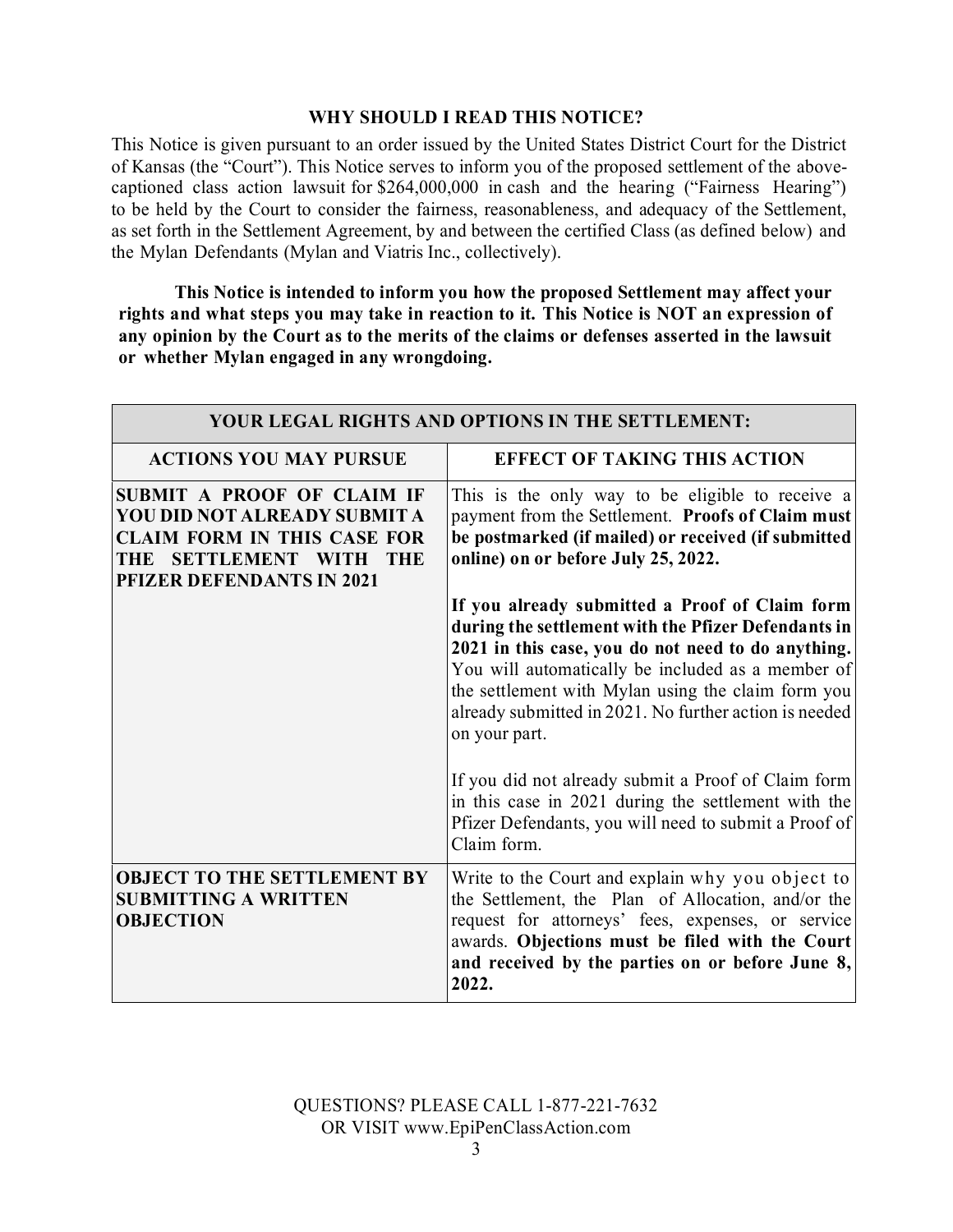| <b>ATTEND THE FAIRNESS HEARING</b><br>ON JULY 6, 2022, AT 9:30 A.M., AND<br><b>FILE A NOTICE OF INTENTION TO</b><br><b>APPEAR</b> | Ask to speak in Court about the fairness of the<br>Settlement. Requests to speak must be filed with<br>the Court and served on the parties on or before<br>June 8, 2022. If you submit a written objection,<br>you may (but you do not have to) attend the<br>hearing.                                                                                                                                                                                                                                                                                                                       |
|-----------------------------------------------------------------------------------------------------------------------------------|----------------------------------------------------------------------------------------------------------------------------------------------------------------------------------------------------------------------------------------------------------------------------------------------------------------------------------------------------------------------------------------------------------------------------------------------------------------------------------------------------------------------------------------------------------------------------------------------|
| <b>DO NOTHING NOW</b>                                                                                                             | If you already submitted a claim in this case for the<br>settlement with the Pfizer Defendants in 2021, you need<br>not submit a second claim now.<br>If you HAVE NOT previously submitted a claim, and<br>do nothing, you will receive no payment. You will,<br>however, still be a Class Member, which means that<br>you give up your right to ever be part of any other<br>lawsuit against the Mylan Defendants' Released<br>Parties about the legal claims being resolved by this<br>Settlement, and you will be bound by any judgments or<br>orders entered by the Court in the Action. |

## **SUMMARY OF THIS NOTICE**

### **Description of the Action and the Class**

This Notice relates to a proposed Settlement of claims in a pending class action alleging that Mylan violated certain state antitrust, federal racketeering, and other laws in the United States, harming competition and causing Class Members to overpay for EpiPen products. Mylan denies that it violated any laws and contends that its actions enhanced competition and did not cause Class Members to overpay. The Court previously certified the following Class:

All persons and entities in the United States who paid or provided reimbursement for some or all of the purchase price of Branded or authorized generic EpiPens for the purpose of consumption, and not resale, by themselves, their family member(s), insureds, plan participants, employees, or beneficiaries, at any time between August 24, 2011, and November 1, 2020; and

All persons and entities in the Antitrust States who paid or provided reimbursement for some or all of the purchase price of Branded EpiPens at any time between January 28, 2013, and November 1, 2020, for the purpose of consumption, and not resale, by themselves, their family member(s), insureds, plan participants, employees, or beneficiaries.

The "Antitrust States" are: Alabama, California, Florida, Hawaii, Illinois, Kansas,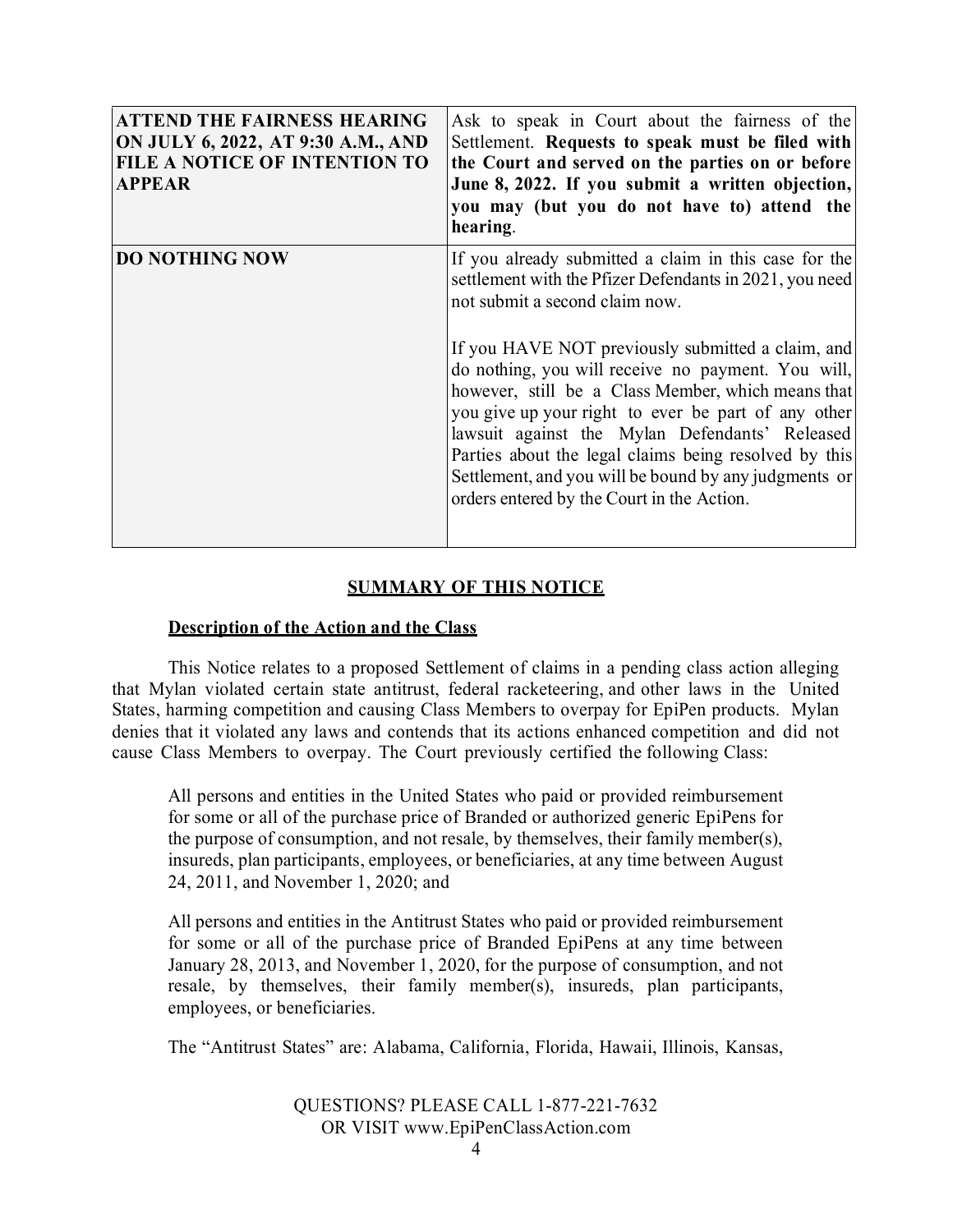Maine, Michigan, Minnesota, Mississippi, Nebraska, Nevada, New Hampshire, New York, North Carolina, Tennessee, and Utah.

Those excluded from the Class are described on page 8 below. The proposed Settlement, if approved by the Court, will settle claims of the Class against Mylan only.

### **Statement of Class Recovery**

Pursuant to the Settlement described herein, a \$264,000,000 settlement fund has been established (the "Settlement Amount"). The Settlement Amount together with any interest earned thereon is the "Settlement Fund." The Settlement Fund less: (a) any Taxes and Tax Expenses; (b) any Notice and Administration Expenses; and (c) any attorneys' fees and litigation expenses and any service awards to Plaintiff Class Representatives in connection with their representation of the Class, awarded by the Court, will be distributed to Class Members under a proposed plan of allocation and distribution ("Plan of Allocation") if approved by the Court, as summarized on page 9 below.

#### **Statement of Potential Outcome of the Case**

The Settling Parties do not agree on whether Plaintiffs would have prevailed on any of their claims against Mylan. They also do not agree on the amount of damages, if any, that would be recoverable if the Class prevailed on the claims alleged. Mylan denies that it has engaged in any wrongdoing as alleged by Plaintiffs, denies any liability whatsoever for any of the claims alleged by Plaintiffs, and denies that the Class has suffered any injuries or damages. The issues on which the Settling Parties disagree are many, but include: (1) whether Mylan engaged in conduct that would give rise to any liability to the Class under the RICO statute or certain state antitrust or other laws; (2) whether Mylan has valid defenses to any such claims of liability; (3) whether Plaintiffs and the Class suffered any damages by reason of Mylan's alleged wrongdoing, as well as the alleged amount of, and methodology for estimating, any such damages; (4) whether the Court properly certified the Class; and (5) whether Mylan had other meritorious defenses to the alleged claims.

#### **Statement of Attorneys' Fees and Expenses Sought**

Class Counsel (as defined on pages 12 and 13 below) will apply to the Court for an award of attorneys' fees in an amount not to exceed one-third of the Settlement Amount, their expenses, and interest earned on these amounts at the same rate as earned by the Settlement Fund. Since the Court's appointment of Plaintiffs' leadership in September 2017, Class Counsel have expended considerable time and effort in the prosecution of this Action, including substantial preparation for trial, and have advanced the expenses of the Action in the expectation that if they were successful in obtaining a recovery for the Class they would be paid from such recovery. In addition, Plaintiffs will apply to the Court for service awards in connection with their representation of the Class.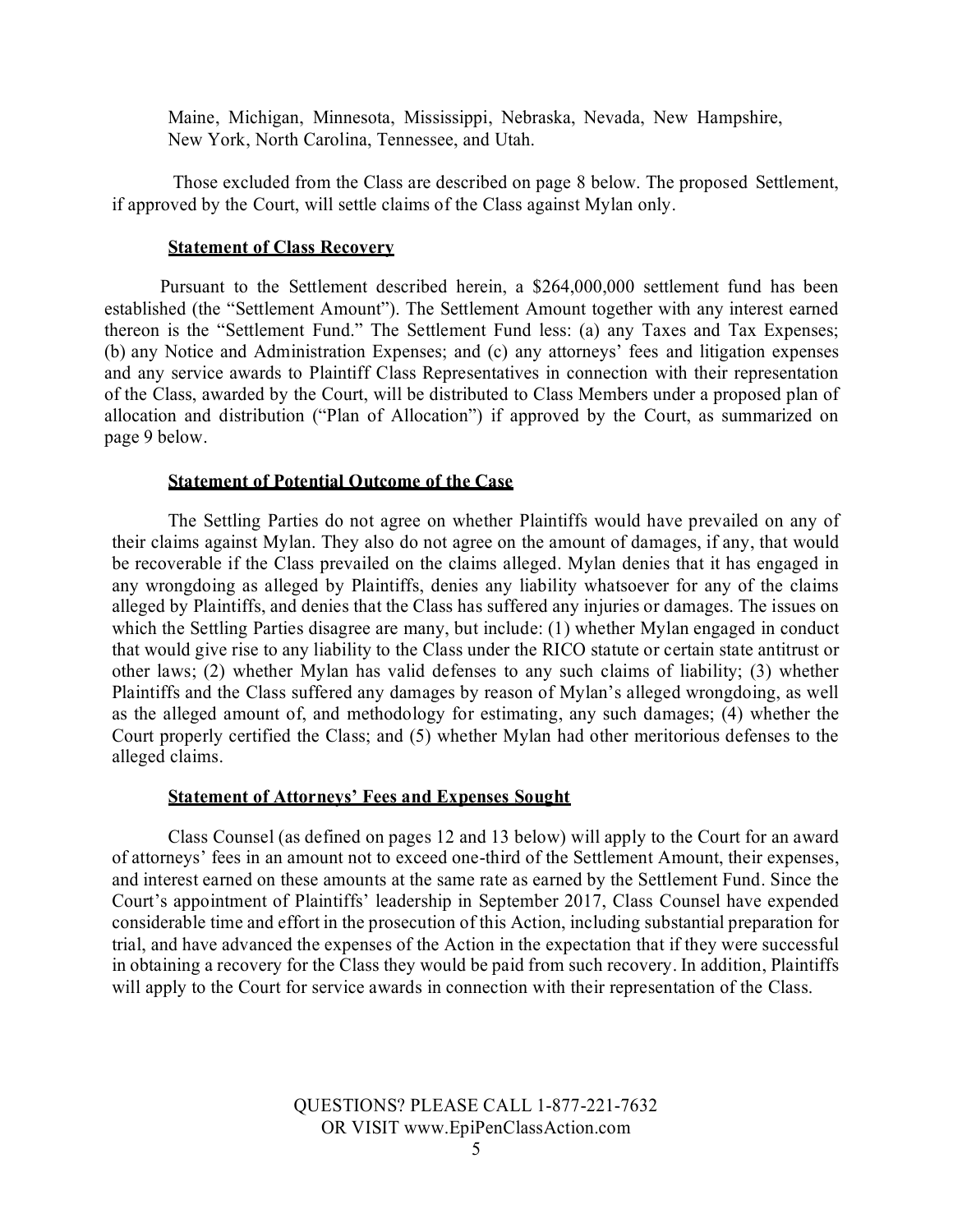#### **Further Information**

For further information regarding the Action or this Notice, or to review the Settlement Agreement, please contact the Settlement Administrator toll-free at 1‐877-221-7632 or visit the website www.EpiPenClassAction.com.

#### **Please DO NOT Call the Court or Mylan with Questions About the Settlement.**

#### **Reasons for the Settlement**

Plaintiffs' principal reason for entering into the Settlement with Mylan is the substantial benefit to the Class now, without further risk or the delays inherent in continued litigation. The cash benefit under the Settlement must be considered against the significant risk that a smaller recovery – or, indeed, no recovery at all – might be achieved after trial, and likely appeals, a process that could last several years into the future.

Mylan has denied and continues to deny each and all of the claims alleged by Plaintiffs in the Action. Mylan has expressly denied and continues to deny all charges of wrongdoing or liability against it arising out of any of the conduct, statements, acts, or omissions alleged, or that could have been alleged, in the Action. For Mylan, the principal reason for the Settlement is to eliminate the burden, expense, uncertainty and risks inherent in any litigation, especially in complex cases such as this Action.

### **WHAT IS THIS LAWSUIT ABOUT?**

The Action is currently pending in the United States District Court for the District of Kansas before the Honorable Daniel D. Crabtree (the "Court"). The initial complaint was filed in 2016. Plaintiffs filed the Consolidated Complaint (the "Complaint") on October 17, 2017. The Complaint alleges, among other things, that Mylan and the Pfizer Defendants are liable for violations of certain state antitrust laws and federal racketeering laws in the United States, harming competition and causing Class Members to overpay for EpiPen® (epinephrine injection, USP) 0.3 mg Auto-Injectors; EpiPen Jr® (epinephrine injection, USP) 0.15 mg Auto-Injectors; or Epinephrine Injection, USP Auto-Injectors (the authorized generic for EpiPen®) (collectively, "EpiPen" products). Mylan denies that it violated any laws and contends that its actions enhanced competition and did not cause Class Members to overpay.

This case has been vigorously litigated for over five years. After Plaintiffs filed the Complaint on October 17, 2017, the parties briefed arguments raised in Mylan's motions to dismiss. The Court granted in part and denied in part the motions to dismiss on August 20, 2018. Mylan answered the Complaint, denying all material allegations and asserting a number of defenses. Then, the parties engaged in discovery involving Mylan, the Pfizer Defendants, Plaintiffs, and numerous third parties, resulting in the production of over 1.75 million documents, totaling over 11 million pages, and 158 depositions of party witnesses, third parties, and experts.

Plaintiffs moved for class certification on December 7, 2018, and submitted four expert reports in support. Mylan opposed class certification and moved to exclude Plaintiffs' experts.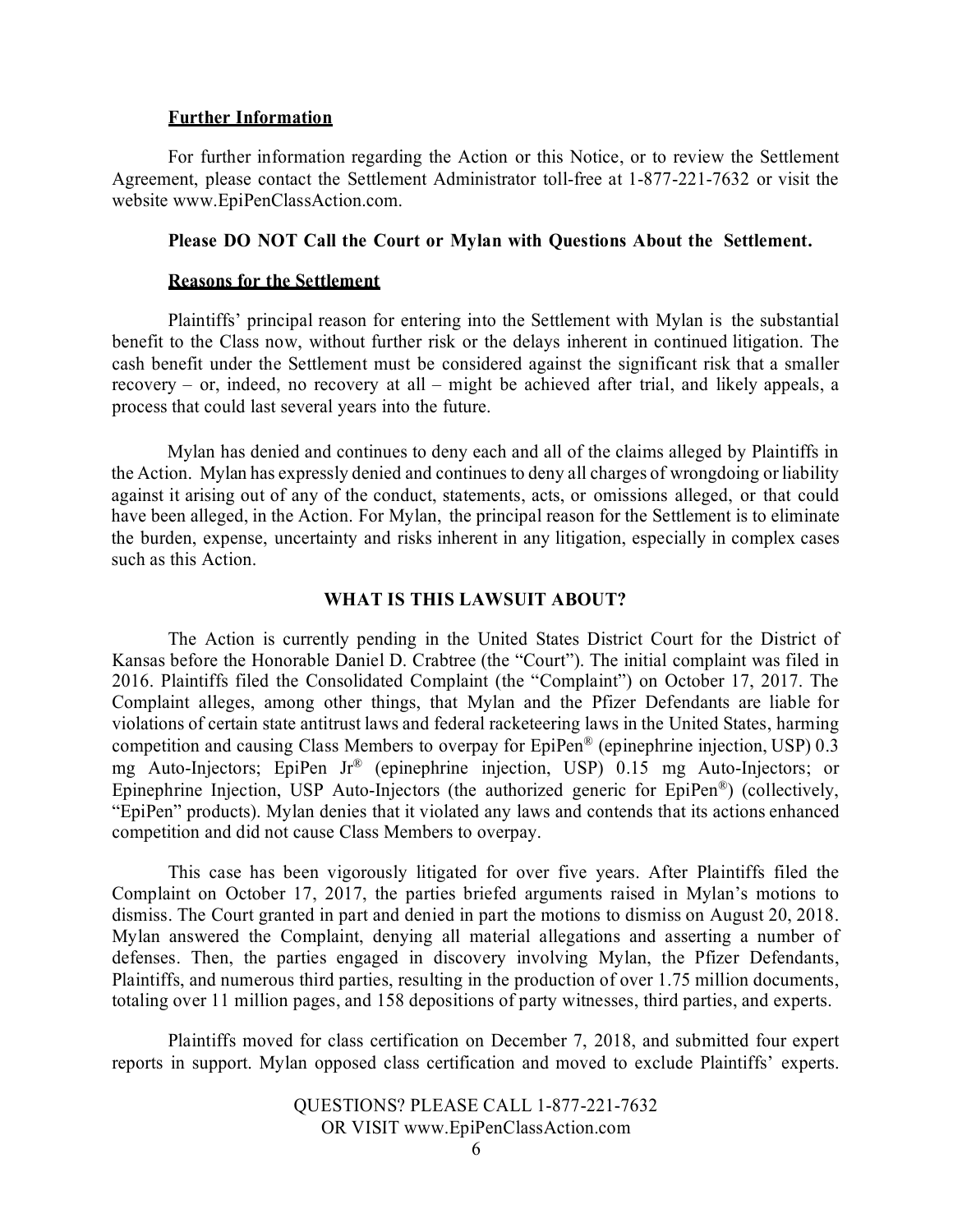Mylan also submitted its own expert reports in opposition to class certification, which Plaintiffs sought to exclude. A two-day evidentiary hearing was held on Plaintiffs' motion for class certification from June 11-12, 2019.

On February 27, 2020, the Court granted in part and denied in part Plaintiffs' motion for class certification, certified the Class defined above, appointed Plaintiffs as Class Representatives, and appointed Warren T. Burns, Paul J. Geller, Lynn Lincoln Sarko, Elizabeth C. Pritzker, and Rex A. Sharp as Class Counsel. The Court also denied all parties' motions to exclude experts. Mylan then filed a petition for interlocutory appellate review of that class certification decision with the United States Circuit Court of Appeals for the Tenth Circuit on March 12, 2020, which Plaintiffs opposed. The Tenth Circuit denied review on May 26, 2020.

On October 13, 2020, the Court approved the form and manner of notice to the certified Class, which commenced on November 1, 2020, and ended on January 15, 2021. A total of 1,423 persons and entities excluded themselves from the Class.

On July 15, 2020, Mylan moved for summary judgment, which Plaintiffs opposed. The parties also moved to exclude certain expert opinions. On June 23, 2021, the Court entered a Memorandum and Order on Mylan's motion for summary judgment and motions to exclude expert opinions, denying Mylan's motion for summary judgment as to Plaintiffs' generic delay antitrust claim, but granting Mylan's motion for summary judgment as to Plaintiffs' remaining claims, and granting in part and denying in part Mylan's motions to exclude Plaintiffs' experts.

On November 17, 2021, the Court granted final approval to Plaintiffs' settlement of the Action with the Pfizer Defendants, and entered a Final Judgment and Order of Dismissal with Prejudice Under Fed. R. Civ. P. 54(b) for the Pfizer Defendants Only.

Trial was set to commence in the Action against Mylan on February 22, 2022, based on the Pretrial Order dated July 17, 2020 (ECF No. 2169), later modified with a Trial Order entered on January 12, 2022 (ECF No. 2562).

The Plaintiffs and Mylan subsequently agreed, after settlement discussions, to settle the Action with Mylan in return for a cash payment of \$264,000,000 for the benefit of the Class.

**THE COURT HAS NOT RULED AS TO WHETHER MYLAN IS LIABLE TO PLAINTIFFS OR TO THE CLASS. THIS NOTICE IS NOT INTENDED TO BE AN EXPRESSION OF ANY OPINION BY THE COURT WITH RESPECT TO THE TRUTH OF THE ALLEGATIONS IN THE ACTION OR THE MERITS OF THE CLAIMS OR DEFENSES ASSERTED. THIS NOTICE IS SOLELY TO ADVISE YOU OF THE PROPOSED SETTLEMENT OF THIS ACTION AS TO MYLAN AND YOUR RIGHTS IN CONNECTION WITH THAT SETTLEMENT.**

#### **HOW DO I KNOW IF I AM A CLASS MEMBER?**

If you are a person or entity in the United States who paid or provided reimbursement for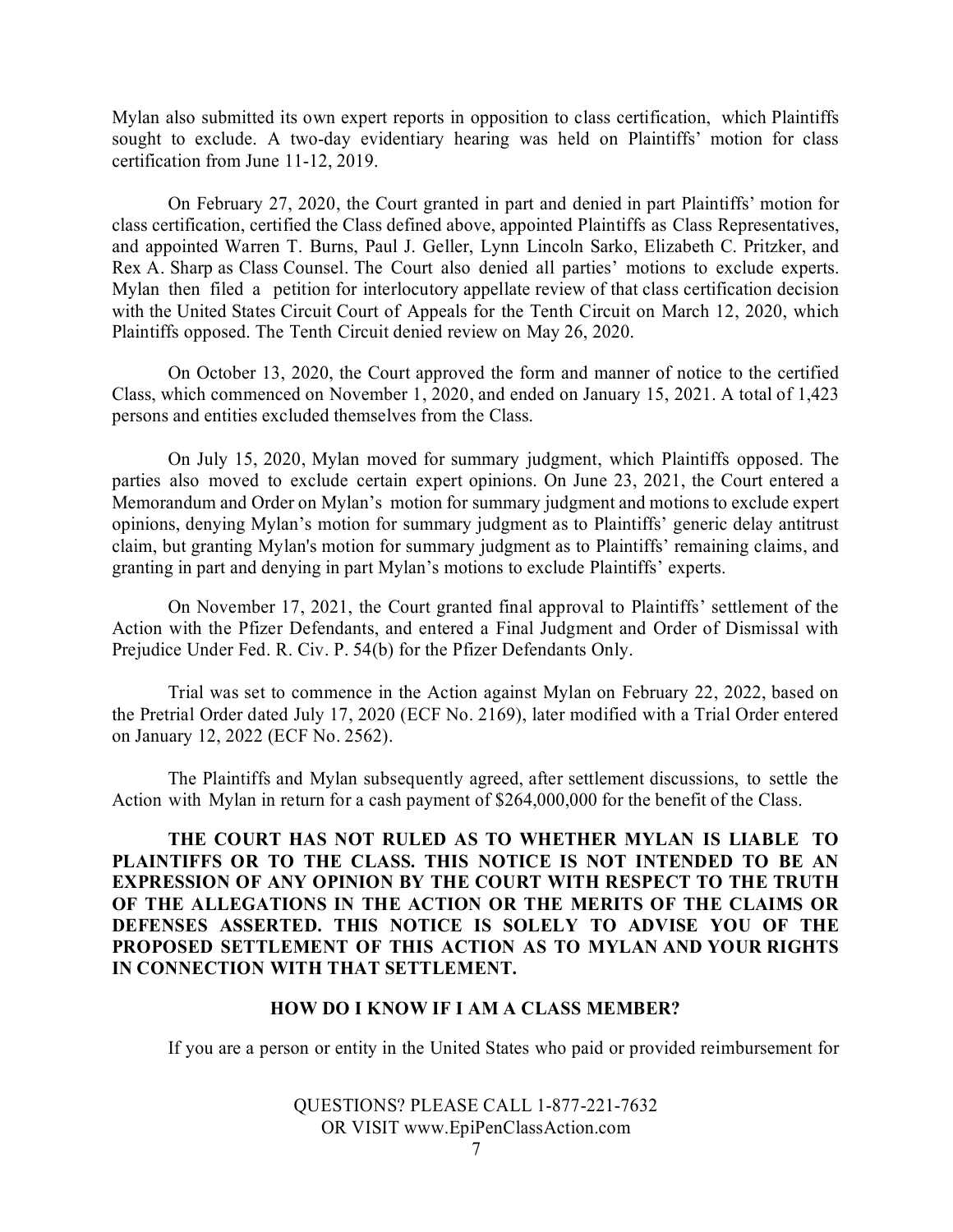some or all of the purchase price of Branded or authorized generic EpiPens for the purpose of consumption, and not resale, by yourself, your family member(s), insureds, plan participants, employees, or beneficiaries, at any time between August 24, 2011, and November 1, 2020; and

All persons and entities in the Antitrust States who paid or provided reimbursement for some or all of the purchase price of Branded EpiPens at any time between January 28, 2013, and November 1, 2020, for the purpose of consumption, and not resale, by themselves, their family member(s), insureds, plan participants, employees, or beneficiaries.

The "Antitrust States" are: Alabama, California, Florida, Hawaii, Illinois, Kansas, Maine, Michigan, Minnesota, Mississippi, Nebraska, Nevada, New Hampshire, New York, North Carolina, Tennessee, and Utah, and did not exclude yourself from the Class during the initial notice period, you are a Class Member.

As set forth in the Settlement Agreement, excluded from the Class are:

- a. Defendants and their officers, directors, management, employees, subsidiaries, and affiliates;
- b. Government entities, other than government-funded employee benefit plans;
- c. Fully insured health plans (*i.e.*, plans that purchased insurance that covered 100% of the plan's reimbursement obligations to its members);
- d. "Single flat co-pay" consumers who purchased EpiPens or generic EpiPens only via a fixed dollar co-payment that is the same for all covered devices, whether branded or generic (*e.g.*, \$20 for all branded and generic devices);
- e. Consumers who purchased or received EpiPens or authorized generic equivalents only through a Medicaid program;
- f. All persons or entities who purchased branded or generic EpiPens directly from defendants;
- g. The judges in this case and members of their immediate families;
- h. All third-party payors who own or otherwise function as a Pharmacy Benefit Manager or control an entity who functions as a Pharmacy Benefit Manager; and
- i. Individual consumers whose only purchases of an EpiPen occurred before March 13, 2014 (the Generic Start Date).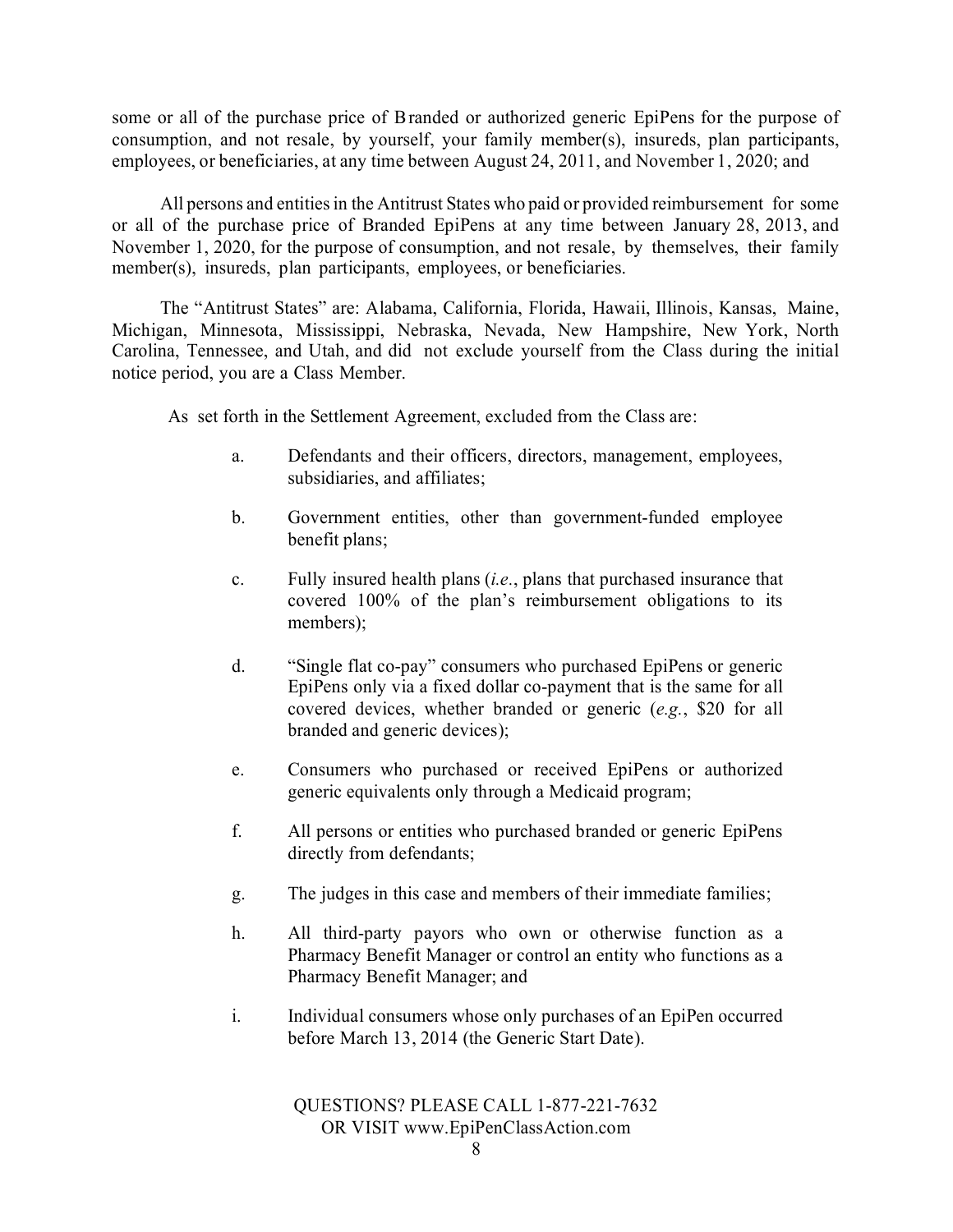**PLEASE NOTE:** Receipt of this Notice does not mean that you are a Class Member or that you will be entitled to receive a payment from the Settlement. If you are a Class Member and you wish to participate in the distribution of proceeds from the Settlement, and you did not already submit a claim form in 2021 during the settlement with the Pfizer Defendants, you are required to submit a Proof of Claim available on the Settlement website and, if necessary, any required supporting documentation as set forth therein postmarked (if mailed) or submitted online on or before July 25, 2022. To confirm, you are not required to submit a claim form if you already submitted a claim form in 2021 as part of the settlement in this case with the Pfizer Defendants.

### **WHAT IS THE MONETARY VALUE OF THE PROPOSED SETTLEMENT?**

The Settlement, if approved, will result in the creation of a cash settlement fund of \$264,000,000. This fund, plus accrued interest and minus the costs of this Notice and all costs associated with the administration of the Settlement, including Taxes and Tax Expenses, as well as attorneys' fees and expenses, and any service awards to Plaintiffs in connection with their representation of the Class, as approved by the Court (the "Net Settlement Fund"), will be distributed to eligible Class Members pursuant to the Plan of Allocation that is described in the next section of this Notice.

#### **WHAT IS THE PROPOSED PLAN OF ALLOCATION AND DISTRIBUTION?**

If the Settlement is approved by the Court, the Net Settlement Fund will be distributed to eligible Class Members who timely submit valid Proofs of Claim in accordance with the proposed Plan of Allocation or such other plan of allocation as the Court may approve—or have already submitted a claim form as part of the settlement with the Pfizer Defendants in 2021. Class Members who do not timely submit valid Proofs of Claim (or did not already submit a claim form in 2021 as part of the settlement with the Pfizer Defendants) will not share in the Net Settlement Fund, but will otherwise be bound by the Settlement. The Court may approve the proposed Plan of Allocation, or modify it, without additional notice to the Class. Any order modifying the Plan of Allocation will be posted on the Settlement website, [www.EpiPenClassAction.com.](http://www.epipenclassaction.com/)

The Plan of Allocation is intended to partially compensate Class Members who purchased or provided reimbursement for EpiPen products during the Class Period and were allegedly damaged thereby.

### **ALLOCATION OF THE NET SETTLEMENT FUND**

The Net Settlement Fund will be allocated into two pools, one for individual consumer Class Members and one for third-party payor ("TPP") Class Members. This allocation, which tracks Plaintiffs' estimated overall amount of damages suffered by individual consumer and TPP Class Members as a result of the claims in the Action, will be twenty percent (20%) for the individual consumer Class Member pool and eighty percent (80%) for the TPP Class Member pool.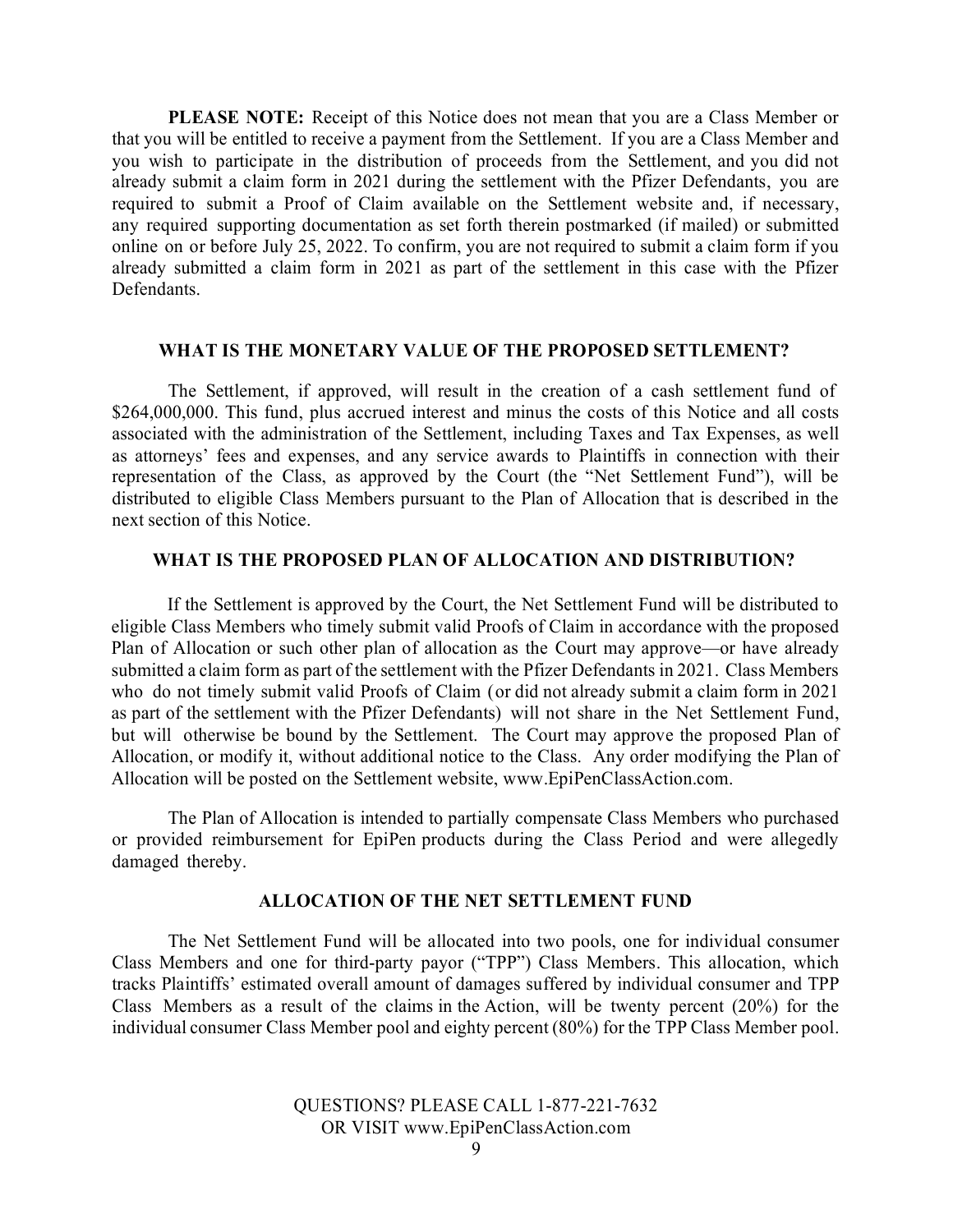Within each pool, a Class Member's actual recovery will be a proportion of that pool determined by that Class Member's allowed claim(s) compared to the total allowed claims of all Class Members in the same pool who submit acceptable and timely Proofs of Claim.

If the distributions in only one pool would result in all Class Members in that pool receiving more than all of their allowed claim amounts, and the second pool lacks sufficient funds to pay all Class Members in that pool all of their claims, then any excess funds remaining in the first pool after distribution will be reallocated to the second pool.

If you previously submitted a timely and valid claim form in connection with the settlement with the Pfizer Defendants, the Distribution Amount for your share of the Net Settlement Fund from this Settlement shall be combined with the Distribution Amount, if any, from the settlement with the Pfizer Defendants such that the Settlement Administrator may make one payment to you. Class Members who did not previously submit a claim in connection with the settlement with the Pfizer Defendants in this Action shall only receive a payment for this Settlement.

For more detailed information about the Plan of Allocation and the calculation of your claim, please visit the Settlement website at [www.EpiPenClassAction.com.](http://www.epipenclassaction.com./)

### **ADDITIONAL PROVISIONS**

Distributions will be made to Class Members after all claims have been processed, after the Court has finally approved the Settlement, and after any appeals are resolved. If there is any balance remaining in the Net Settlement Fund after a reasonable amount of time from the initial date of distribution of the Net Settlement Fund (whether by reason of tax refunds, uncashed checks, or otherwise), the Settlement Administrator shall, if feasible, reallocate such balance among Class Members who successfully received and deposited, cashed, or otherwise accepted a Distribution Amount and who would receive a distribution of at least \$5.00, in an equitable and economic fashion. These redistributions shall be repeated until the balance remaining in the Net Settlement Fund is no longer economically feasible to distribute to Class Members. Thereafter, any *de minimis* balance which still remains in the Net Settlement Fund shall be donated to the: (a) Allergy and Asthma Foundation of America; (b) Allergy and Asthma Network; (c) Allison Rose Foundation; and (d) Food Allergy & Anaphylaxis Connection Team, if approved by the Court.

Please contact the Settlement Administrator or Class Counsel if you disagree with any determinations made by the Settlement Administrator regarding your Proof of Claim. If you are dissatisfied with the determinations, you may ask the Court, which retains jurisdiction over all Class Members and the claims administration process, to decide the issue by submitting a written request.

The Court has reserved jurisdiction to allow, disallow, or adjust the claim of any Class Member on equitable grounds.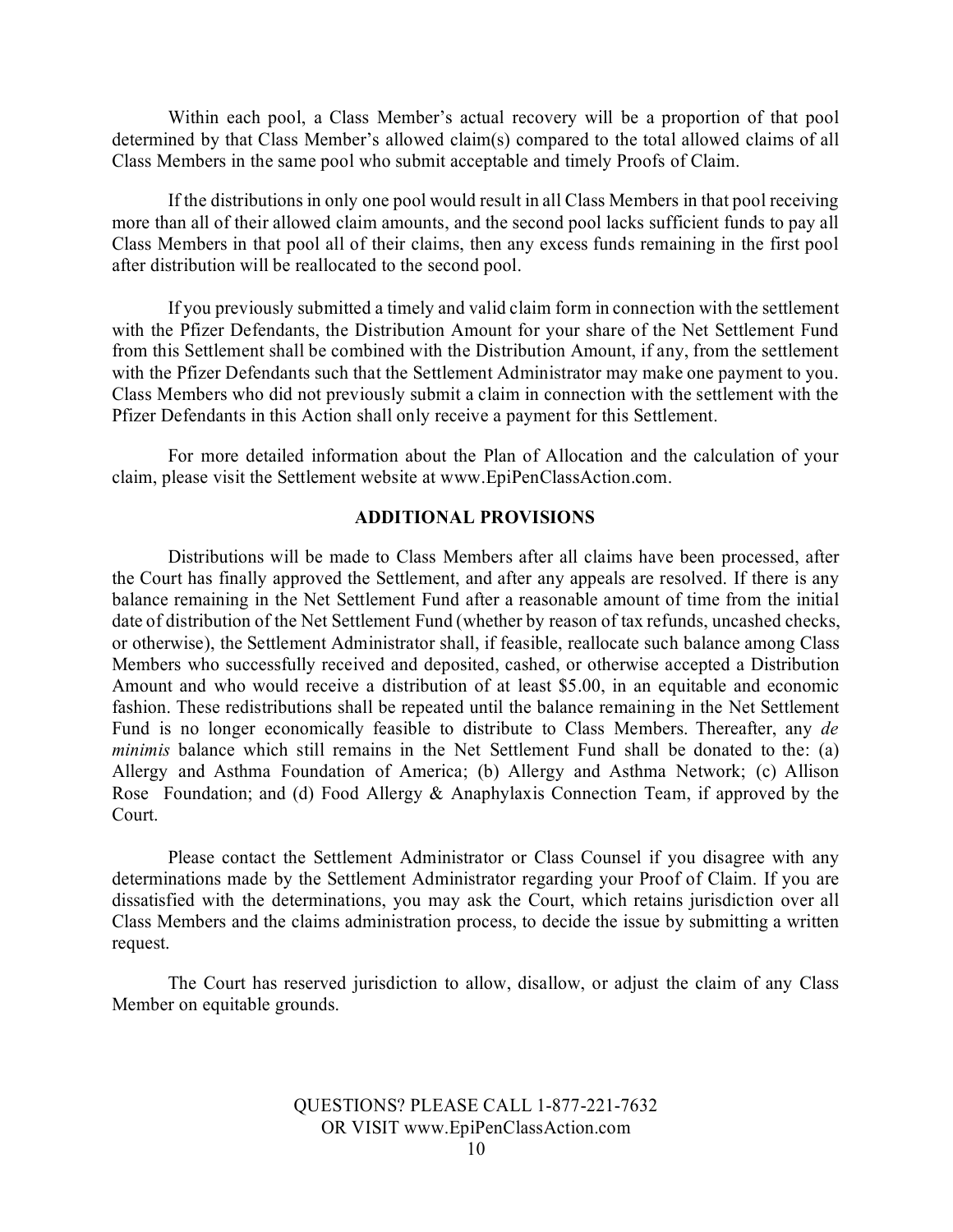### **DO I NEED TO CONTACT CLASS COUNSEL TO PARTICIPATE IN DISTRIBUTION OF THE SETTLEMENT FUND?**

No. If you have received this Notice and timely submit or already submitted your Proof of Claim to the designated address, you need not contact Class Counsel. If your address changes, please contact the Settlement Administrator at:

> *EpiPen Settlement* c/o A.B. Data, Ltd. P.O. Box 173113 Milwaukee, WI 53217 Em[ail: info@EpiPenClassAction.com](mailto:info@EpiPenClassAction.com) [www.EpiPenClassAction.com](http://www.epipenclassaction.com/) Telephone: 1‐877-221-7632

## **THERE WILL BE NO PAYMENTS IF THE SETTLEMENT AGREEMENT IS TERMINATED.**

The Settlement Agreement may be terminated under several circumstances outlined in it. If the Settlement Agreement is terminated, the Action will proceed against Mylan as if the Settlement Agreement had not been entered into.

## **WHAT ARE THE REASONS FOR SETTLEMENT?**

The Settlement was reached after years of contested litigation, including at the motion to dismiss, class certification, and summary judgment stages. The parties also completed substantial document and deposition discovery. Nevertheless, a jury has not rendered any verdict in connection with Plaintiffs' claims against Mylan. Instead, Plaintiffs and Mylan have agreed to this Settlement to avoid the cost, delay, and uncertainty of further litigation.

As in any litigation, Plaintiffs and the Class would face an uncertain outcome if they did not agree to a Settlement. If Plaintiffs succeeded at trial, Mylan would likely file appeals that would postpone final resolution of the case. Continuation of the Action against Mylan could result in a judgment greater than this Settlement. Conversely, continuing the case could result in no recovery at all or a recovery that is less than the amount of the Settlement.

Plaintiffs and Class Counsel believe that this Settlement is fair and reasonable to the Class for several reasons. Specifically, if the Settlement is approved, the Class will receive a certain and immediate monetary recovery. Additionally, Class Counsel believe that the significant and immediate benefits of the Settlement, when weighed against the significant risk, delay, and uncertainty of continued litigation, are a very favorable result for the Class.

Mylan is entering into this Settlement because it would be beneficial to avoid the burden, inconvenience, and expense associated with continuing the Action, and the uncertainty and risks inherent in any litigation. Mylan has determined that it is desirable and beneficial to it that the Action be settled in the manner and upon the terms and conditions set forth in the Settlement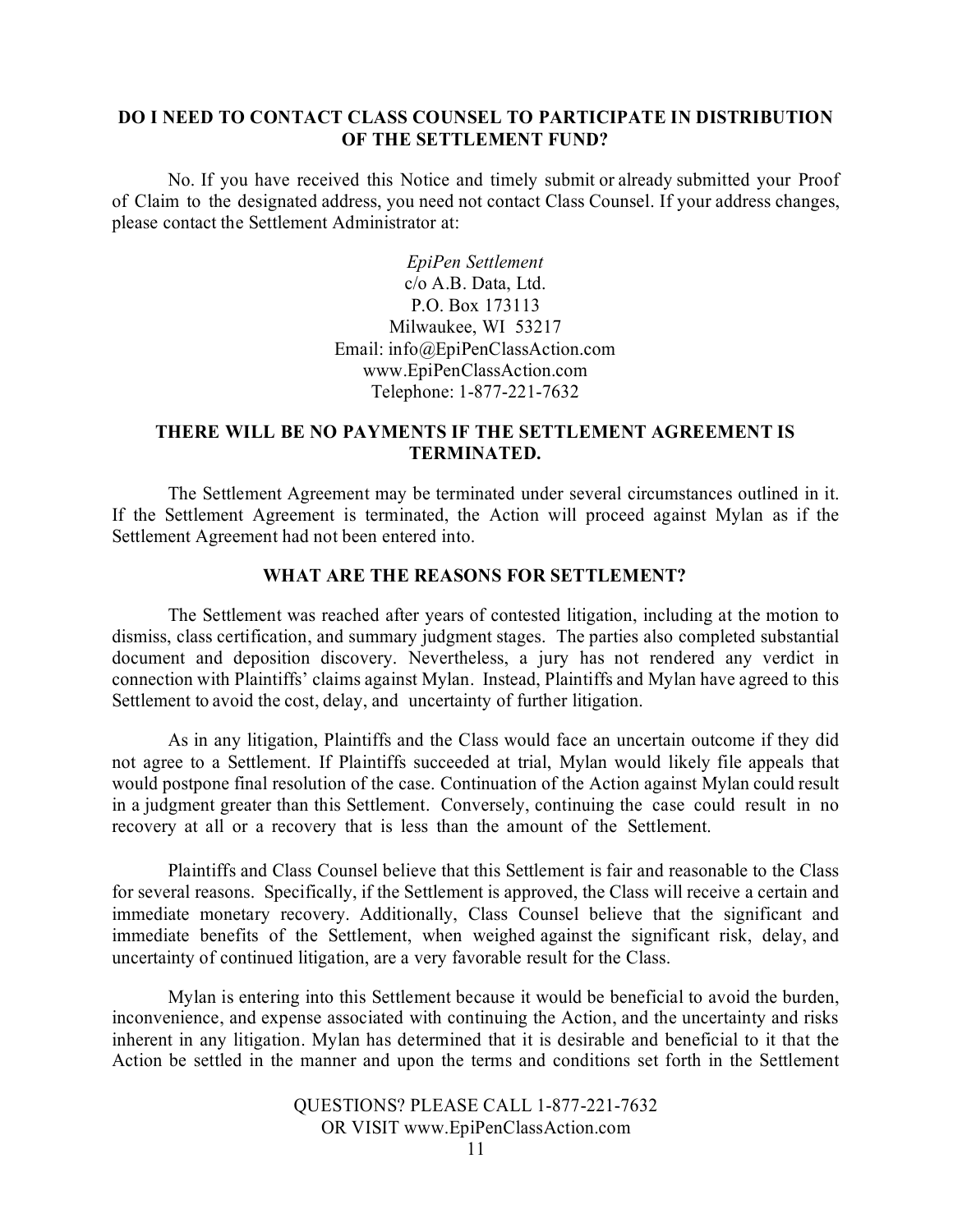Agreement. Mylan expressly disclaims and denies any wrongdoing or liability whatsoever.

### **WHO REPRESENTS THE CLASS?**

The following attorneys are Co-Lead Counsel for the Class:

Elizabeth C. Pritzker PRITZKER LEVINE LLP 1900 Powell Street, Suite 450 Emeryville, CA 94608

Warren T. Burns BURNS CHAREST LLP 900 Jackson Street, Suite 500 Dallas, TX 75202

Paul J. Geller ROBBINS GELLER RUDMAN & DOWD LLP 120 East Palmetto Park Road, Suite 500 Boca Raton, FL 33432

> Rex A. Sharp SHARP LAW, LLP 4820 West 75th Street Prairie Village, KS 66208

Lynn Lincoln Sarko KELLER ROHRBACK L.L.P. 1201 Third Avenue, Suite 3200 Seattle, WA 98101

If you have any questions about the Action, or the Settlement, you are entitled to consult with Co-Lead Counsel by contacting counsel at an address listed above.

You may obtain a copy of the Settlement Agreement by contacting the Settlement Administrator at:

> *EpiPen Settlement* c/o A.B. Data, Ltd. P.O. Box 173113 Milwaukee, WI 53217 Em[ail: info@EpiPenClassAction.com](mailto:info@EpiPenClassAction.com) [www.EpiPenClassAction.com](http://www.epipenclassaction.com/) Telephone: 1‐877-221-7632

### **HOW WILL CLASS COUNSEL BE PAID?**

Class Counsel will file a motion for an award of attorneys' fees and expenses that will be considered at the Fairness Hearing. Class Counsel will apply for an attorneys' fee award on behalf of all Plaintiffs' counsel in the amount of up to one-third of the Settlement Amount, plus payment of Plaintiffs' counsel's expenses incurred in connection with this Action, plus interest earned on these amounts at the same rate as earned by the Settlement Fund. In addition, Plaintiffs will apply for service awards in connection with their representation of the Class to be approved by the Court.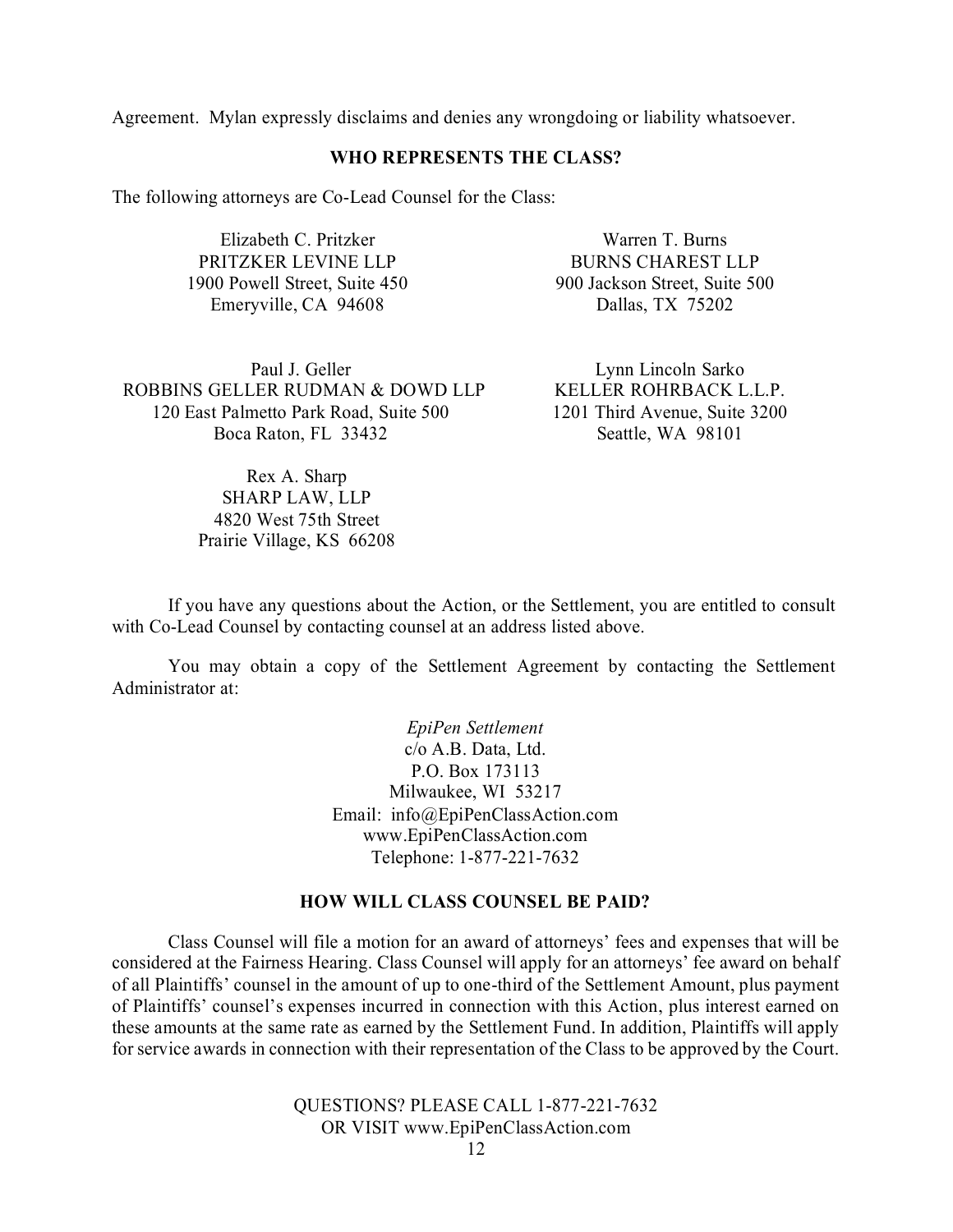Such sums as may be approved by the Court will be paid from the Settlement Fund. Class Members are not personally liable for any such fees or expenses.

The attorneys' fees and expenses requested will be the only payment to Plaintiffs' counsel for their efforts in achieving this Settlement and for their risk in undertaking this representation on a wholly contingent basis. The Court will decide what constitutes a reasonable fee award and may award less than the amount requested by Class Counsel.

### **CAN I OBJECT TO THE SETTLEMENT, THE REQUESTED ATTORNEYS' FEES, THE REQUESTED PAYMENT OF EXPENSES AND/OR THE PLAN OF ALLOCATION?**

Yes. If you are a Class Member and did not exclude yourself from the Class during the notice period, you may object to the terms of the Settlement. Whether or not you object to the terms of the Settlement, you may also object to the requested attorneys' fees and expenses, Plaintiffs' request for service awards for representing the Class, and/or the Plan of Allocation. For any objection to be considered, you must file a written statement, accompanied by proof of Class membership, with the Clerk of Court **by June 8, 2022**, at United States District Court for the District of Kansas, 500 State Avenue, Kansas City, KS 66101. You must also mail a copy of your objection to the following counsel representing the Settling Parties:

> Rex A. Sharp SHARP LAW LLP 4820 West 75th Street Prairie Village, KS 66208

Adam K. Levin HOGAN LOVELLS US LLP 555 13th Street, NW Washington, DC 20004

#### **Counsel must also receive your objection by June 8, 2022.**

To comment or object, you must send a signed letter saying that you wish to comment on or object to the proposed Settlement in the *In re EpiPen Marketing, Sales Practices and Antitrust Litigation.*  Any objection must: (i) state the name, address, and telephone number of the objector and must be signed by the objector even if represented by counsel; (ii) state that the objector is objecting to the proposed Settlement, Plan of Allocation, or application for attorneys' fees or expenses in this Action; (iii) state the objection(s) and the specific reasons for each objection, including any legal and evidentiary support the objector wishes to bring to the Court's attention; (iv) state whether the objection applies only to the objector, to a subset of the Class, or to the entire Class; (v) identify all class actions to which the objector and his, her, or its counsel has previously objected; (vi) include documents sufficient to prove the objector's membership in the Class, such as the number of EpiPen products purchased, acquired, or paid for during the Class Period, as well as the dates and prices of each such purchase, acquisition, or payment; (vii) state whether the objector intends to appear at the Fairness Hearing; (viii) if the objector intends to appear at the Fairness Hearing through counsel, state the identity of all attorneys who will appear on the objector's behalf at the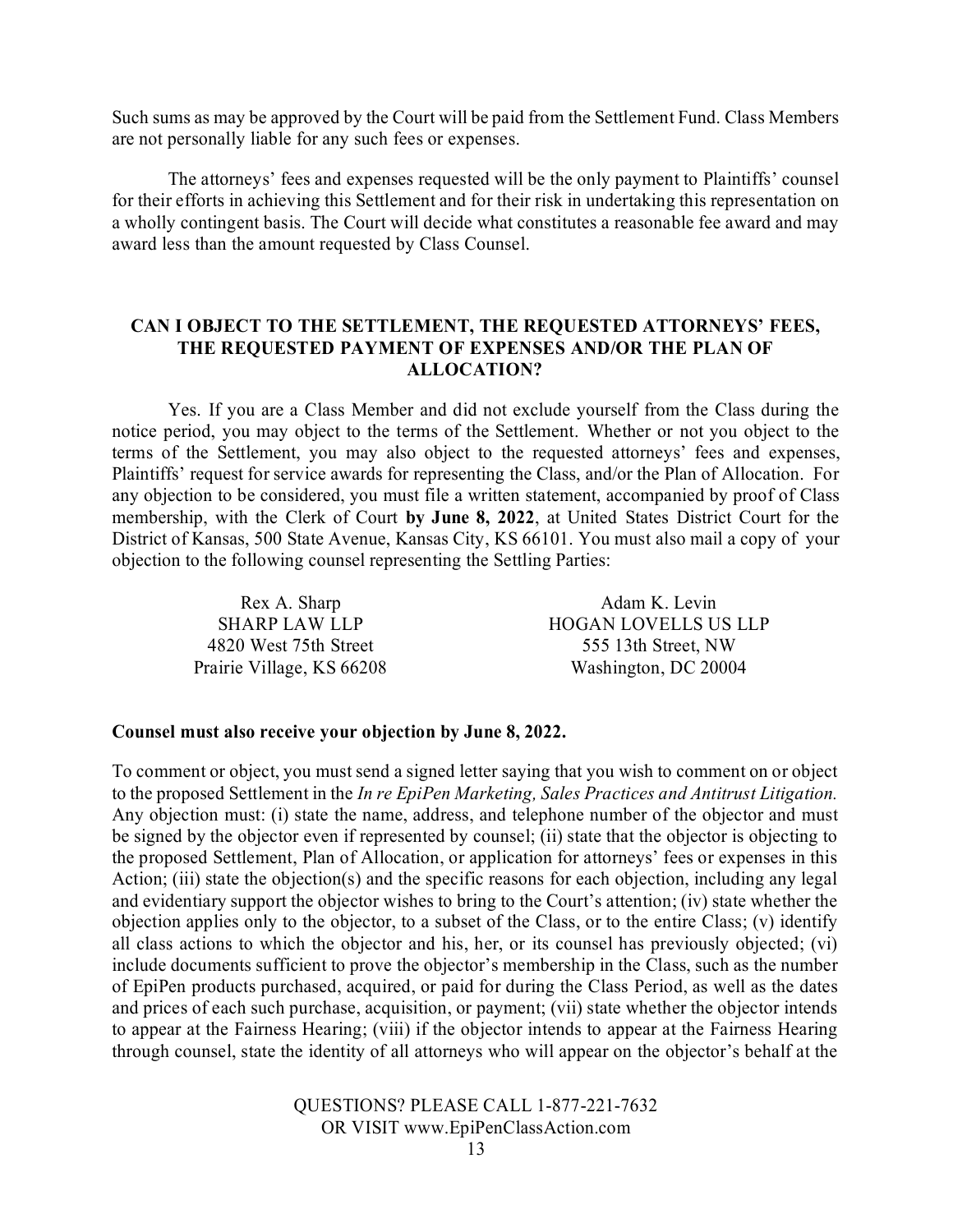Fairness Hearing; and (ix) state that the objector submits to the jurisdiction of the Court with respect to the objection or request to be heard and the subject matter of the Settlement of the Action, including, but not limited to, enforcement of the terms of the Settlement. Any Class Member who does not make their objection in the manner provided shall be deemed to have waived such objection and shall forever be foreclosed from making any objection to the fairness or adequacy of the proposed Settlement as set forth in the Settlement Agreement, to the Plan of Allocation, or to the award of fees and expenses to Class Counsel or any service awards to Plaintiffs, unless otherwise ordered by the Court. Class Members submitting written objections are not required to attend the Fairness Hearing, but any Class Member wishing to be heard orally in opposition to the approval of the Settlement, the Plan of Allocation, and/or the application for an award of attorneys' fees and expenses must file and mail a written objection and indicate in the written objection their intention to appear at the hearing and to include in their written objections the identity of any witnesses they may call to testify and copies of any exhibits they intend to introduce into evidence at the Fairness Hearing. Class Members do not need to appear at the Fairness Hearing or take any other action to indicate their approval.

## **WHAT ARE MY RIGHTS AND OBLIGATIONS UNDER THE SETTLEMENT?**

If you are a Class Member and did not exclude yourself from the Class during the initial notice period, you may receive the benefit of, and you will be bound by, the terms of the Settlement described in this Notice, upon approval by the Court.

### **HOW CAN I GET A SETTLEMENT PAYMENT?**

To qualify for a Settlement payment, you must timely complete and return the Proof of Claim if you did not already submit a Proof of Claim during the settlement with the Pfizer Defendants in this case in 2021. A Proof of Claim is available at [www.EpiPenClassAction.com.](http://www.epipenclassaction.com/) Read the instructions carefully; fill out the Proof of Claim; sign it; and mail or submit it online so that it is **postmarked (if mailed) or received (if submitted online) no later than July 25, 2022**. If you do not submit a timely Proof of Claim with all of the required information, or did not already do so during the settlement in 2021 with the Pfizer Defendants, you will notreceive a payment from the Settlement Fund. Unless you expressly excluded yourself from the Class as described above, you will still be bound in all other respects by the Settlement, the Judgment, and the release contained in them.

### **WHAT CLAIMS WILL BE RELEASED BY THE SETTLEMENT?**

If the Settlement is approved by the Court, the Court will enter a Judgment. If the Judgment becomes Final pursuant to the terms of the Settlement Agreement, all Class Members shall be deemed to have, and by operation of the Final Judgment shall have, fully, finally, and forever released, relinquished, and discharged any and all of the Mylan Defendants' Released Parties from all Plaintiffs' Released Claims.

• "Mylan Defendants' Related Parties" means any of the Mylan Defendants' past, present and future direct or indirect parents, subsidiaries, divisions, sister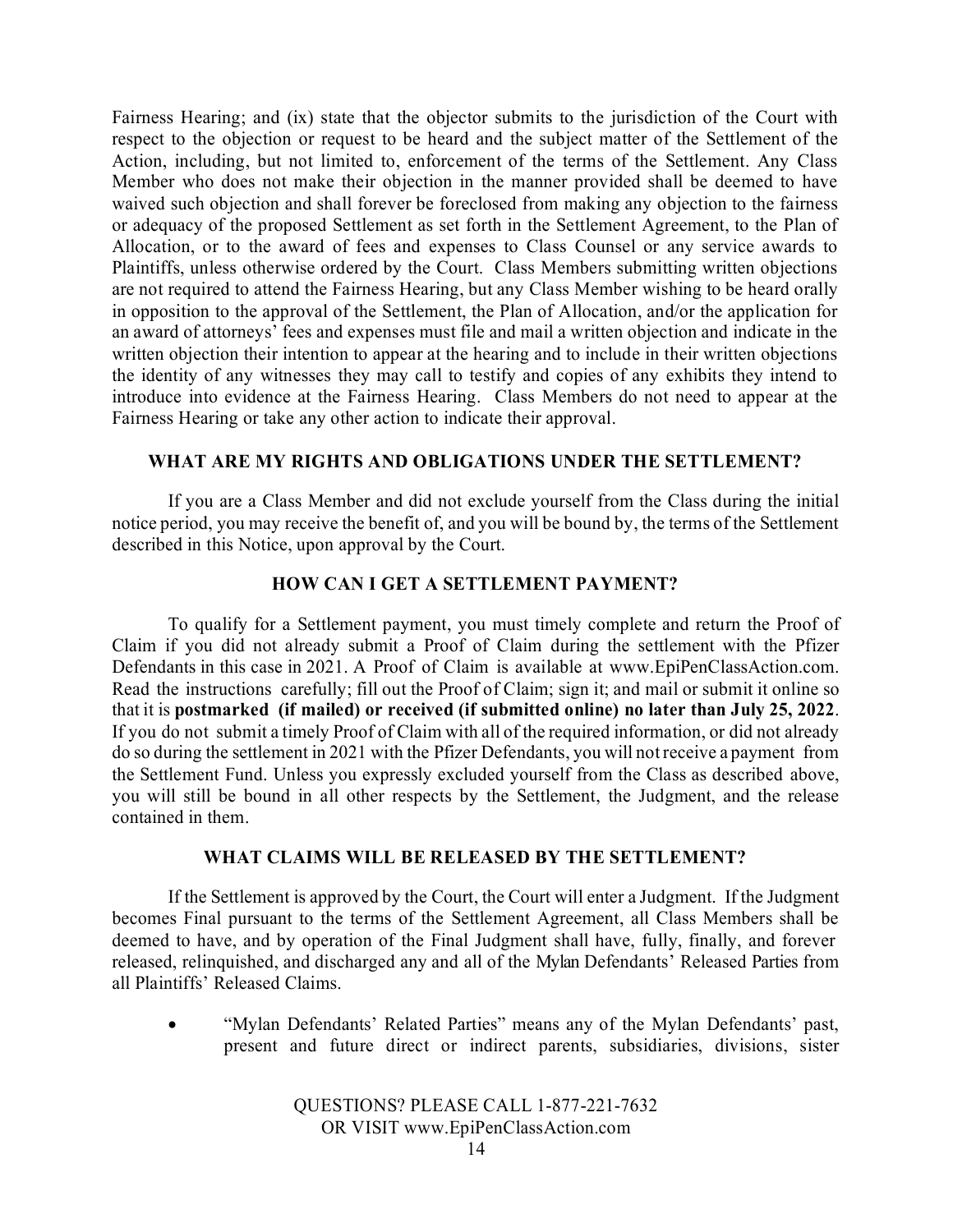companies, affiliates, related entities, holding companies, unincorporated business units, vendors, independent contractors, stockholders, officers, directors, insurers, general or limited partners, principals, employees, agents, attorneys and any of their legal representatives (and the predecessors, heirs, executors, administrators, successors and assigns of each of the foregoing).

- "Mylan Defendants' Released Parties" shall collectively refer to the Mylan Defendants and the Mylan Defendants' Related Parties.
- "Plaintiffs' Released Claims" means all claims, duties, demands, actions, causes of action, allegations, rights, obligations, costs, losses, attorneys' fees and costs, liabilities and damages arising in whole or in part from or in connection with acts or omissions of any of the Mylan Defendants' Released Parties, of every kind or nature, whether known or unknown, suspected or unsuspected, asserted or unasserted, whether in law or in equity, in tort or contract, or arising under any statute or regulation, including without limitation any state or federal RICO statute, state or federal antitrust laws or any other federal or state or local or common law doctrine relating to antitrust or unfair competition, fraud, unjust enrichment, or consumer protection, based upon, arising out of, or relating in any way to Class Member's purchases of, payments for, or reimbursements for EpiPen products or otherwise relating in any way to the causes of action described which were asserted or could have been asserted in the Action, except for claims relating to the enforcement of the Settlement. However, nothing herein shall be construed to release any claims relating to physical injury related to the EpiPen. The relevant Release Dates are August 24, 2011 to November 1, 2020. Upon entry of the final approval of the Settlement, the Action shall be dismissed with prejudice as to Mylan. The Release shall extend to the Mylan Defendants' Released Parties. The Release shall be given by Plaintiffs and each member of the Class, on behalf of themselves and their spouses, associates, principals, trustees, agents, attorneys, partners, assigns, respective legal representatives, heirs, executors, administrators, predecessors, successors in interest, transferees and assignees, in their capacities as such. For the avoidance of doubt, the Plaintiffs' Released Claims do not include claims brought by direct purchasers in *KPH Healthcare Services, Inc. v. Mylan N.V.*, No. 2:20-cv-DDC-TJJ (D. Kan.) or *In re: EpiPen Direct Purchaser Litigation*  No. 0:20-cv-00827-ECT-JFD (D. Minn.).

### **THE FAIRNESS HEARING**

The Court will hold a Fairness Hearing on July 6, 2022, at 9:30 a.m., before the Honorable Daniel D. Crabtree at the United States District Court for the District of Kansas, 500 State Avenue, Kansas City, Kansas 66101, Courtroom 643, for the purpose of determining whether: (1) the Settlement as set forth in the Settlement Agreement for \$264,000,000 in cash should be approved by the Court as fair, reasonable and adequate; (2) the Judgment as provided under the Settlement Agreement should be entered; (3) to award Class Counsel attorneys' fees and expenses out of the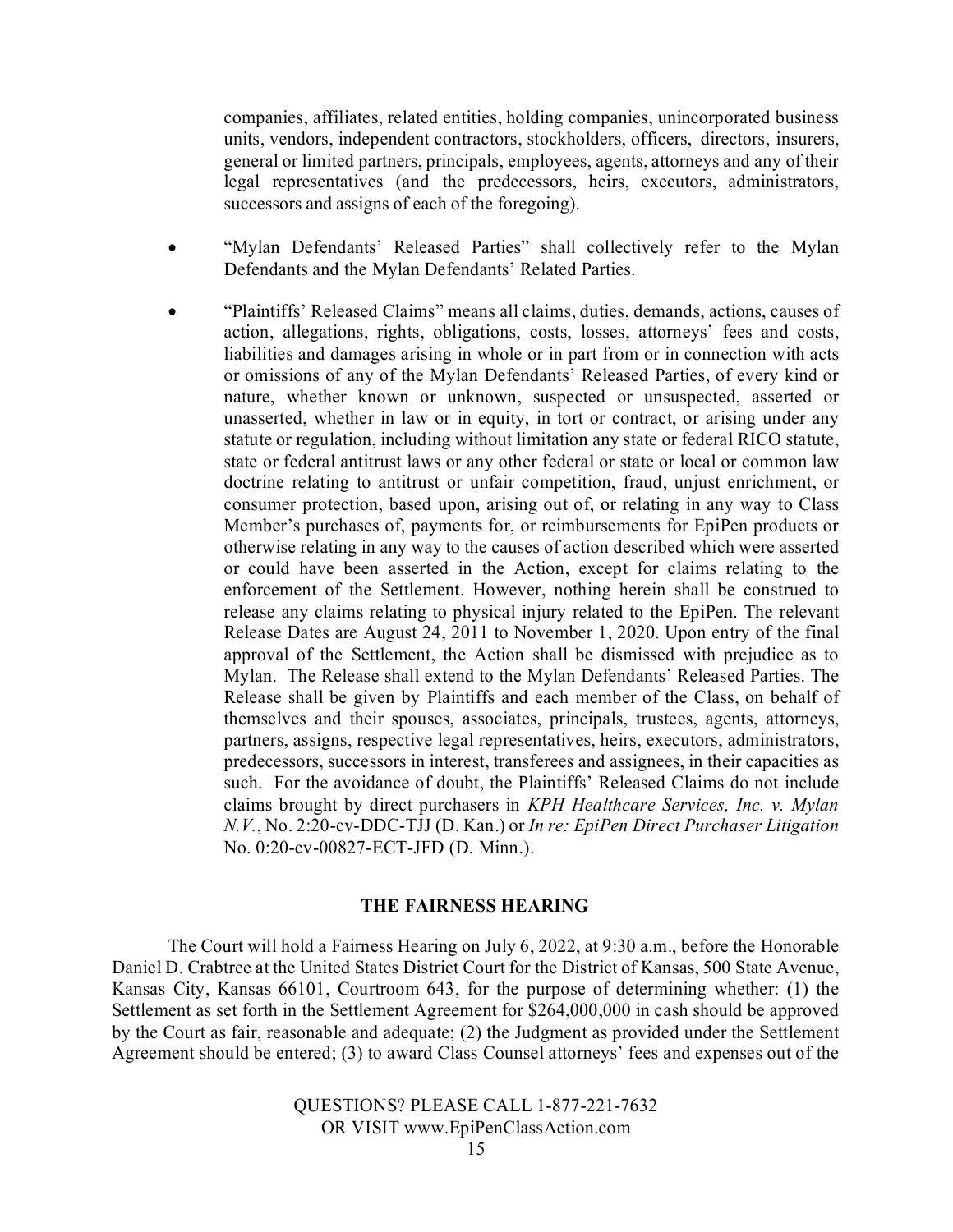Settlement Fund and, if so, in what amount; (4) to award Plaintiffs service awards in connection with their representation of the Class out of the Settlement Fund and, if so, in what amount; and (5) the Plan of Allocation should be approved by the Court. The Court may adjourn or continue the Fairness Hearing without further notice to Class Members.

Any Class Member may appear at the Fairness Hearing and be heard on any of the foregoing matters; provided, however, that no one shall be heard unless his, her, or its objection is made in writing and is filed, together with proof of membership in the Class and with copies of all other papers and briefs to be submitted by him, her, or it with the Court, no later than **June 8, 2022**. The same documentation must be received by counsel by **June 8, 2022**, as described above.

Unless otherwise directed by the Court, any Class Member who does not make his, her or its objection in the manner provided shall be deemed to have waived all objections to this Settlement and shall be foreclosed from raising (in this or any other proceeding or on any appeal) any objection and any untimely objection shall be barred.

If you hire an attorney (at your own expense) to represent you for purposes of objecting, your attorney must serve a notice of appearance on counsel listed above and file it with the Court (at the address set out above) by no later than **June 8, 2022**.

### **INJUNCTION**

The Court has issued an order enjoining all Class Members from instituting, commencing, maintaining or prosecuting any action in any court or tribunal that asserts Plaintiffs' Released Claims against any of the Mylan Defendants' Released Parties, pending final determination by the Court of whether the Settlement should be approved.

#### **HOW DO I OBTAIN ADDITIONAL INFORMATION?**

This Notice contains only a summary of the terms of the proposed Settlement. The records in this Action may be examined and copied at any time during regular office hours, and subject to customary copying fees, at the Clerk of the United States District Court for the District of Kansas. For a fee, all papers filed in this Action are available at [www.pacer.gov.](http://www.pacer.gov/) In addition, all of the Settlement documents, including the Settlement Agreement, this Notice, the Proof of Claim, and proposed Judgment may be obtained by contacting the Settlement Administrator at:

> *EpiPen Settlement* c/o A.B. Data, Ltd. P.O. Box 173113 Milwaukee, WI 53217 Em[ail: info@EpiPenClassAction.com](mailto:info@EpiPenClassAction.com) [www.EpiPenClassAction.com](http://www.epipenclassaction.com/) Telephone: 1‐877-221-7632